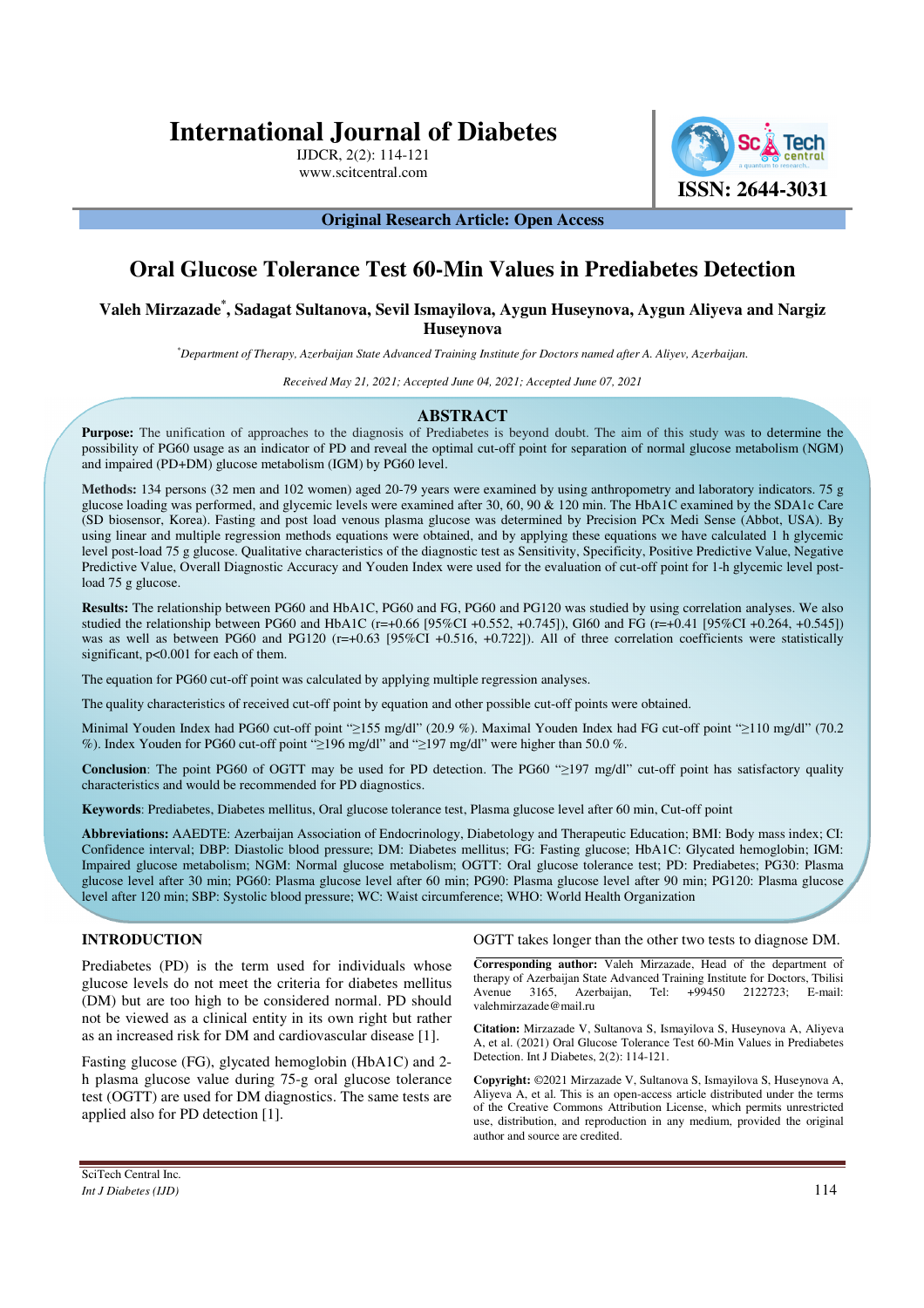OGTT has been changed over the past decades: glucose load varied 50, 75, and 100 g; glucose measurement times also varied after 30 (PG30), 60 (PG60), 90 (PG90) and 120 (PG120) min [2]. Thereafter, in 1980, the World Health Organization (WHO) recommended a standardized OGTT score with a 75 g glucose loading and in 1985 two points were determined during the test: FG and PG120 [2-4]. The significance of post-loading glucose is emphasized by the fact of the relationship between PG120 values (≥11.1mmol/l) and cardiovascular mortality, shown in DECODE and HOORN studies. At the same time, there was no such relationship between FG (≥7.0mmol/l) and cardiovascular mortality [5,6].

Shortening of the OGTT duration to 1 h was first recommended in 1963 [2,7].

Large-scale population studies [8-11] have shown that the  $PG60 \ge 155$  mg/dl (8.6 mmol/l) detected incident DM and associated complications earlier than FG or PG120 levels [12]. OPERA STUDY showed that PG60  $\geq$ 11.6 mmol / l was an optimal cut-off point for the diagnosis of DM [13]. PG60 was a more suitable screening tool for assessing the risk of DM and its complications than PG120 [14]. In "STOP DIABETES" retrospective study the annual incidence of DM was higher in individuals with PG60 concentration of more 155 mg / dL (8.6 mmol / l) than in those with elevated FG or PG120 [15]. By the opinion of the OPERA STUDY research group, the 75-g OGTT shortening to 1 h may improve its predictive value and clinical usability [13].

In 2008, PG60 more than 155 mg / dl was demonstrated as for predictor of PD [16].

The aim of this study was to determine the possibility of PG60 using as an indicator of PD and reveal the optimal cutoff point for separation of normal glucose metabolism (NGM) and impaired (PD+DM) glucose metabolism (IGM) by PG60 level.

# **MATERIALS AND METHODS**

#### **Subjects and clinical examination**

A selection from Azerbaijan Association of Endocrinology, Diabetology and Therapeutic Education (AAEDTE) database was created to conduct this research. The total group consisted of 134 cases (32 men and 102 women).

#### **Inclusion criteria:**

- Age from 20 to 79 years;
- Availability of registered anthropometric data: height (сm), weight (кg), waist circumference (сm);
- Office blood pressure measurement: systolic blood pressure (SBP), diastolic blood pressure (DBP) in mmHg;

**Laboratory examination:** HbA1c, FG, and PG30, PG60, PG90, PG120.

#### **Exclusion criteria:**

- Pregnancy and lactation;
- The presence of severe comorbid diseases affected the glucose metabolism state;
- Availability of previously known DM or PD;
- Absence of any inclusion criteria.

Body Mass Index (BMI) was calculated dividing the weight  $(kg)$  by the height in meters squared  $(m<sup>2</sup>)$  and evaluated by the classification of WHO [17].

OGTT was performed by using of 75 g glucose. Samples of FG, PG30, PG60, PG90, PG120 after glucose loading were measured in venous plasma by Precision PCx Medi Sense (Abbot, USA) and presented in mg/dl.

Glycohemoglobin (HbA1c) was studed by the SDA1c Care (SD biosensor, Korea) and measured in mmol/mol.

The average values  $\pm$  Standard Deviation are presented in this article. The statistical significance of the differences between the average values was determined by the Student's T-test. Chi-square tests were applied to compare categorical variables [18]. A correlation analysis of the relationship between PG60 and HbA1C, FG, PG120 was performed [19]. Confidence interval (CI) 95% was determined for correlation coefficient [20].

PG60 cut-off point was calculated by using of the multiple linear regression method [21].

The following indicators were used for determinate the qualitative characteristics of the diagnostic tests: Sensitivity, Specificity, Positive Predictive Value, Negative Predictive Value, Overall Diagnostic Accuracy and Youden Index [22,23].

Diagnosis of PD and DM was carried out in accordance with the proposed for discussion AAEDTE Standards [24], presented in **Table 1.**

Based on these standards, DM was detected in 6 persons, PD  $-$  in 41 cases (n of IGM=6+41=47) and NGM  $-$  in 87 persons.

The gender characteristics of NGM and IGM (PD+DM) groups are presenting in **Figure 1**.

As it is seen from **Figure 1** in all three groups prevalence of female was higher than prevalence of male: 80.5%/19.5% in NGM group, 68.1%/31.9% in IGM (PD+DM) group. At the same time, there were no statistically significant gender differences between the analyzed groups.

The main characteristics of three groups are presented in **Table 2.**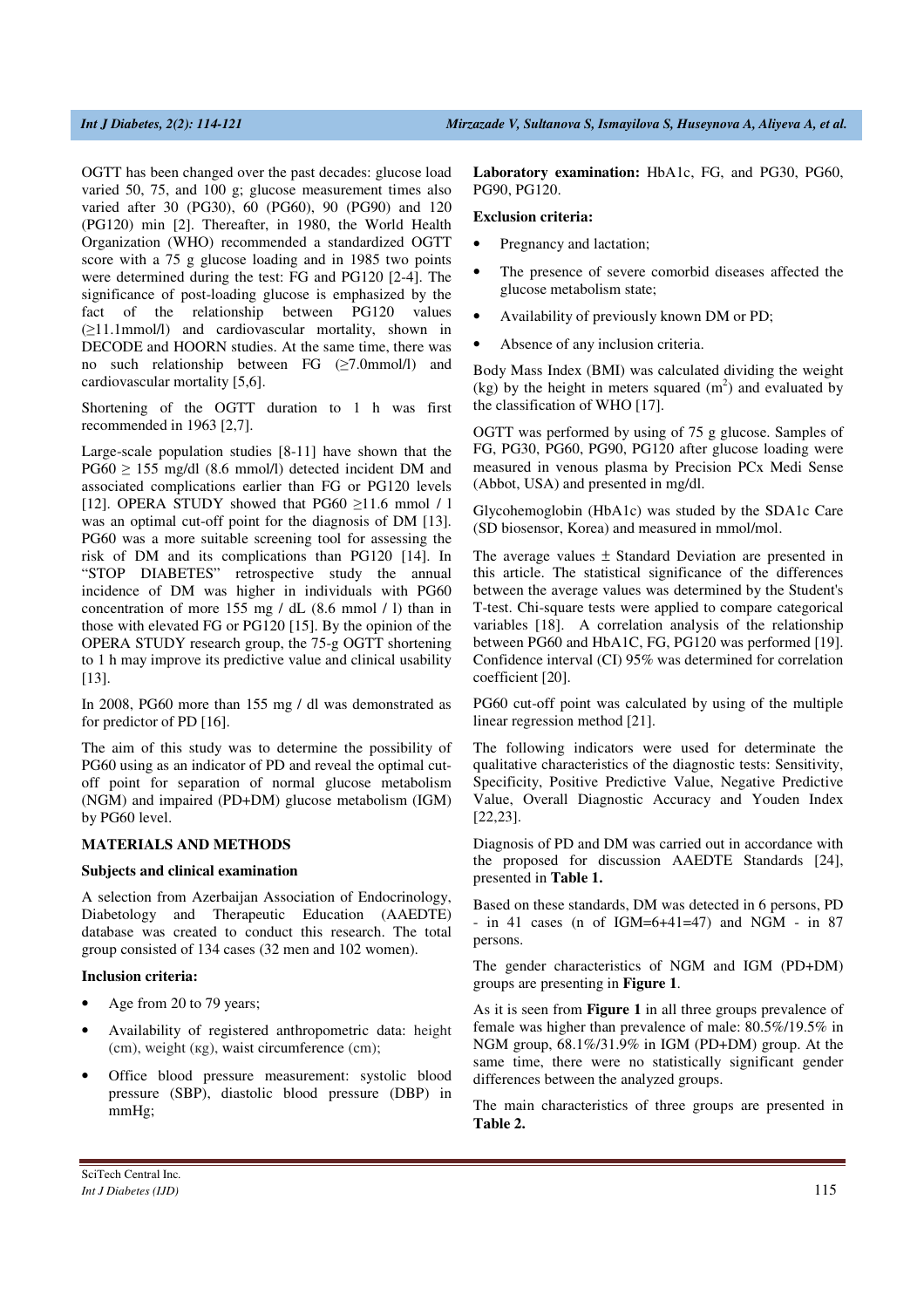|                                 | <b>NGM</b>                                | <b>PD</b>                                             | DM                                            |  |
|---------------------------------|-------------------------------------------|-------------------------------------------------------|-----------------------------------------------|--|
| H <sub>b</sub> A <sub>1</sub> c | ≤ 5,6% (≤38<br>mmol/mol)                  | $5,7-6,4%$<br>$(39-47)$<br>mmol/mol)                  | $≥ 6,5\% (≥48)$<br>mmol/mol)                  |  |
| FG                              | $<$ 10 mg/dl<br>(< 6.1<br>$mmol/l$ )      | $110 - 125$<br>mg/dl $(6,1$ -<br>$7.0 \text{ mmol/l}$ | $\geq$ 126 mg/dl<br>$(\geq 7.0$<br>$mmol/l$ ) |  |
| OGTT 2 h<br>glucose             | $\leq$ 139 mg/dl<br>(S 7.7)<br>$mmol/l$ ) | $140 - 199$<br>mg/dl (7,8 -<br>$11.0 \text{ mmol/l}$  | $\geq$ 200 mg/dl<br>(11,1)<br>$mmol/l$ )      |  |

**Table 1.** Diagnostic criteria for NGM, DM and PD according to AAEDTE [24].



**Figure 1.** Gender characteristics of NGM and IGM (PD+DM) groups.

**Table 2.** The main characteristics of NGM, PD and DM groups.

| <b>Parameters</b>                                            | <b>Research groups</b> |                     |                           |  |
|--------------------------------------------------------------|------------------------|---------------------|---------------------------|--|
|                                                              | $NGM$ (n=87)           | $IGM(PD+DM)$ (n=47) | $\boldsymbol{\mathrm{p}}$ |  |
| Age in years $(M \pm SD)$                                    | $43.5 \pm 13.1$        | $54.4 \pm 13.3$     | < 0.001                   |  |
| Height in cm $(M \pm SD)$                                    | $163.3 \pm 8.5$        | $163.5+9.5$         | ns                        |  |
| Weight in kg $(M \pm SD)$                                    | $76.6 \pm 18.7$        | $83.9 \pm 17.8$     | < 0.05                    |  |
| WC in cm $(M \pm SD)$                                        | $91.6 \pm 14.7$        | $100.7 \pm 12.2$    | < 0.001                   |  |
| BMI in $\text{kg/m}^2 \left( \text{M} \pm \text{SD} \right)$ | $28.8 \pm 6.8$         | $31.6 \pm 6.8$      | < 0.05                    |  |
| SBP in mmHg $(M \pm SD)$                                     | $121.6 \pm 16.3$       | $134.4 \pm 16.7$    | < 0.001                   |  |
| DBP in mmHg $(M \pm SD)$                                     | $78.9 \pm 9.6$         | $85.3 \pm 9.9$      | < 0.001                   |  |
| HbA1c (mmol/mol)                                             | $33.0 \pm 2.8$         | $39.5 \pm 6.0$      | < 0.001                   |  |
| FG (mg/dl)                                                   | $92.8 \pm 10.2$        | $113.6 \pm 10.7$    | < 0.001                   |  |
| $PG30$ (mg/dl)                                               | $184.7 \pm 20.3$       | $202.6 \pm 21.3$    | < 0.001                   |  |
| $PG60$ (mg/dl)                                               | $172.1 \pm 21.0$       | $199.9 \pm 22.0$    | < 0.001                   |  |
| $PG90$ (mg/dl)                                               | $139.1 \pm 13.9$       | $170.1 \pm 27.4$    | < 0.001                   |  |
| $PG120$ (mg/dl)                                              | $107.9 \pm 14.3$       | $137.8 \pm 25.6$    | < 0.001                   |  |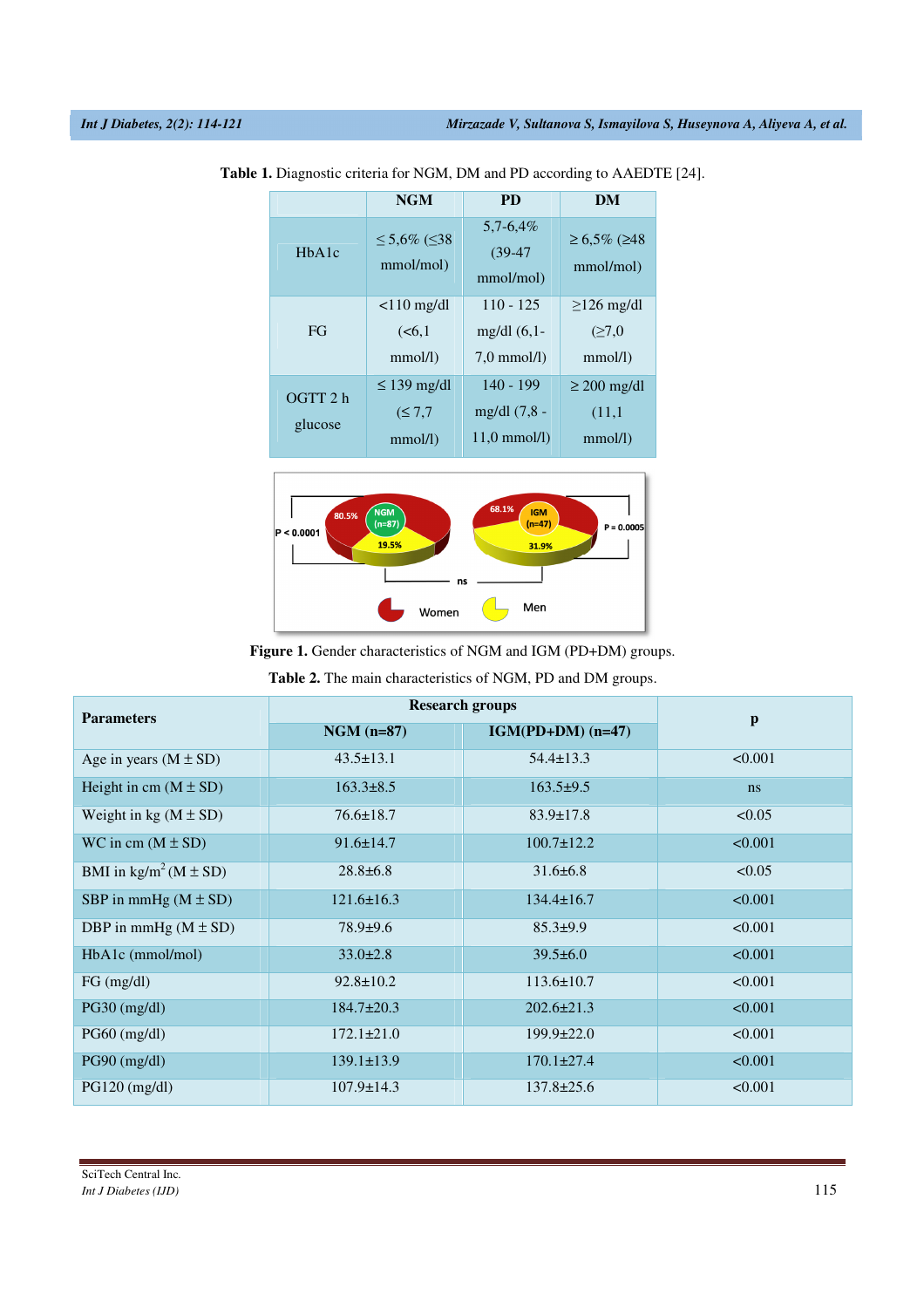#### **RESULTS**

The relationship between PG60 and HbA1C, PG60 and FG, PG60 and PG120 was studied by using correlation analyses. Data on the correlation between them are shown at **Figure 2.** 

As it is seen from **Figure 2**, the relationship between PG60 and HbA1C (r=+0.66 [95%CI +0.552, +0.745]), Gl60 and FG (r=+0.41 [95%CI +0.264, +0.545]) was as well as between PG60 and PG120 (r=+0.63 [95%CI +0.516, +0.722]) has shown. All of three correlation coefficients were statistically significant,  $p<0.001$  for each of them. Differences between correlation coefficients were nonstatistical.

The equation for PG60 cut-off point was calculated by applying multiple regression analyses.

PG60=58.9301+2.8808\*HbA1C-0.2939\*FG+0.4332\*PG120

The upper limits of the norm for HbA1C (38 mmol/mol), FG (109 mg/dl) and PG120 (139 mg/dl) were used.

The received solution was 197mg/dl. So, all points of the PG60 more than 197 mg/dl must be consider appropriate for IGM (PD+DM). Other PG60 values, i.e., plasma glucose levels of 197 mg/dl or less must be evaluated as normal.

We found it necessary to investigate the quality characteristics of this one and other possible cut-off points.

Quality characteristics of the PG60 cut-off points located within the limits from 155 to 235 mg/dl are shown in **Table 3.** 



**Figure 2.** Correlation and confidence interval between PG60 and FG, PG60 and HbA1C, PG60 and PG120.

As it is seen from Table 3 the minimal Youden Index had PG60 cut-off point "≥155 mg/dl" (20.9 %). The Youden Index was increasing until "≥197mg/dl" cut-off point, and was decreasing after "≥198 mg/dl" cut-off point. Optimal cut-off points for PG60 by Youden index are "≥196 mg/dl" and "≥197 mg/dl", they are close to the cut-off point "≥198 mg/dl" (which was calculated by the multiple regression

equation). Therefore, cut-off points "≥196 mg/dl" or "≥197 mg/dl" are differed by higher Sensitivity (68.1%), Specificity (82.8%), Positive Predictive Value (68.1%), Negative Predictive Value (82.8%), Overall Diagnostic Accuracy (77.6%). **Table 4** shows the comparative qualitative characteristics of the PG60, PG120, FG and HbA1C.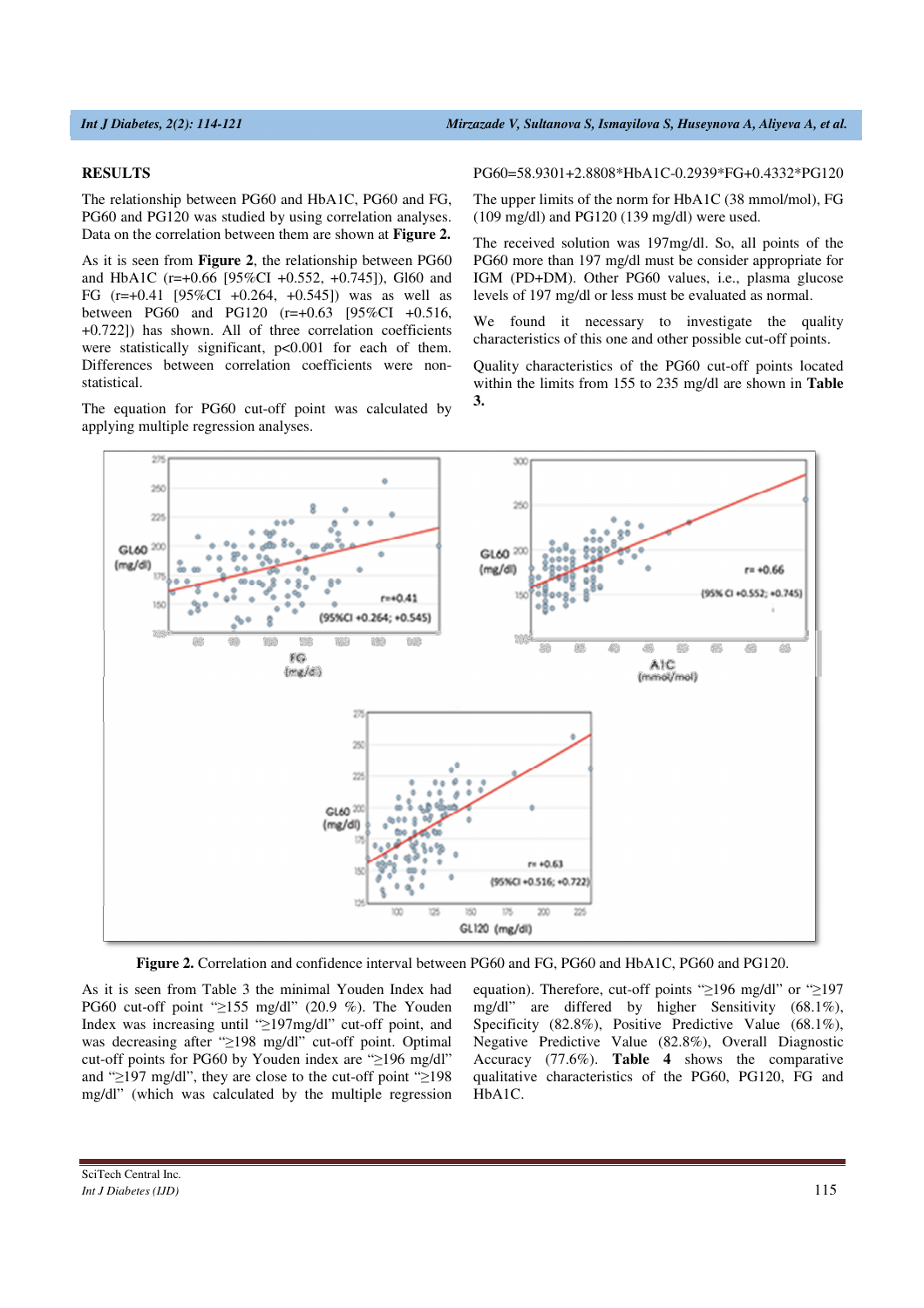| PG60: cut-off                         | Characteristics of the test when proposed cut- off point applying to form a group of people to be<br>examined for DM and PD |                              |                                                      |                                                       |                                                         |                               |  |
|---------------------------------------|-----------------------------------------------------------------------------------------------------------------------------|------------------------------|------------------------------------------------------|-------------------------------------------------------|---------------------------------------------------------|-------------------------------|--|
| point for IGM<br>$(PD+DM)$<br>(mg/dl) | Sensitivity<br>$(\%)$                                                                                                       | <b>Specificity</b><br>$(\%)$ | <b>Positive</b><br><b>Predictive</b><br>Value $(\%)$ | <b>Negative</b><br><b>Predictive</b><br>Value $(\% )$ | <b>Overall</b><br><b>Diagnostic</b><br>Accuracy $(\% )$ | <b>Index Youden</b><br>$(\%)$ |  |
| 155                                   | 97.9                                                                                                                        | 23.0                         | 40.7                                                 | 95.2                                                  | 49.3                                                    | 20.9                          |  |
| 160                                   | 97.9                                                                                                                        | 29.9                         | 43.0                                                 | 96.3                                                  | 53.7                                                    | 27.8                          |  |
| 165                                   | 93.6                                                                                                                        | 36.8                         | 44.4                                                 | 91.4                                                  | 56.7                                                    | 30.4                          |  |
| 170                                   | 89.4                                                                                                                        | 43.7                         | 46.2                                                 | 88.4                                                  | 59.7                                                    | 33.0                          |  |
| 175                                   | 83.0                                                                                                                        | 54.0                         | 49.4                                                 | 85.5                                                  | 64.2                                                    | 37.0                          |  |
| 180                                   | 80.9                                                                                                                        | 57.5                         | 50.7                                                 | 84.7                                                  | 65.7                                                    | 38.3                          |  |
| 185                                   | 76.6                                                                                                                        | 69.0                         | 57.1                                                 | 84.5                                                  | 71.6                                                    | 45.6                          |  |
| 190                                   | 74.5                                                                                                                        | 73.6                         | 60.3                                                 | 84.2                                                  | 73.9                                                    | 48.0                          |  |
| 191                                   | 70.2                                                                                                                        | 78.2                         | 63.5                                                 | 82.9                                                  | 75.4                                                    | 48.4                          |  |
| 192                                   | 70.2                                                                                                                        | 79.3                         | 64.7                                                 | 83.1                                                  | 76.1                                                    | 49.5                          |  |
| 193                                   | 70.2                                                                                                                        | 79.3                         | 64.7                                                 | 83.1                                                  | 76.1                                                    | 49.5                          |  |
| 194                                   | 68.1                                                                                                                        | 81.6                         | 66.7                                                 | 82.6                                                  | 76.9                                                    | 49.7                          |  |
| 195                                   | 68.1                                                                                                                        | 81.6                         | 66.7                                                 | 82.6                                                  | 76.9                                                    | 49.7                          |  |
| 196                                   | 68.1                                                                                                                        | 82.8                         | 68.1                                                 | 82.8                                                  | 77.6                                                    | 50.8                          |  |
| 197                                   | 68.1                                                                                                                        | 82.8                         | 68.1                                                 | 82.8                                                  | 77.6                                                    | 50.8                          |  |
| 198                                   | 66.0                                                                                                                        | 82.8                         | 67.4                                                 | 81.8                                                  | 76.9                                                    | 48.7                          |  |
| 199                                   | 66.0                                                                                                                        | 83.9                         | 68.9                                                 | 82.0                                                  | 77.6                                                    | 49.9                          |  |
| 200                                   | 66.0                                                                                                                        | 83.9                         | 68.9                                                 | 82.0                                                  | 77.6                                                    | 49.9                          |  |
| 205                                   | 38.3                                                                                                                        | 95.4                         | 81.8                                                 | 74.1                                                  | 75.4                                                    | 33.7                          |  |
| 210                                   | 34.0                                                                                                                        | 97.7                         | 88.9                                                 | 73.3                                                  | 75.4                                                    | 31.7                          |  |
| 215                                   | 25.5                                                                                                                        | 100                          | 100                                                  | 71.3                                                  | 73.9                                                    | 25.5                          |  |
| 220                                   | 23.4                                                                                                                        | 100                          | 100                                                  | 70.7                                                  | 73.1                                                    | 23.4                          |  |
| 225                                   | 10.6                                                                                                                        | 100                          | 100                                                  | 67.4                                                  | 68.7                                                    | 10.6                          |  |
| 230                                   | 8.5                                                                                                                         | 100                          | 100                                                  | 66.9                                                  | 67.9                                                    | 8.5                           |  |
| 235                                   | $2.1\,$                                                                                                                     | 100                          | 100                                                  | 65.4                                                  | 65.7                                                    | 2.1                           |  |

**Table 3**. Quality characteristics of the PG60 cut-off points located within the limits from 155 to 235 mg/dl.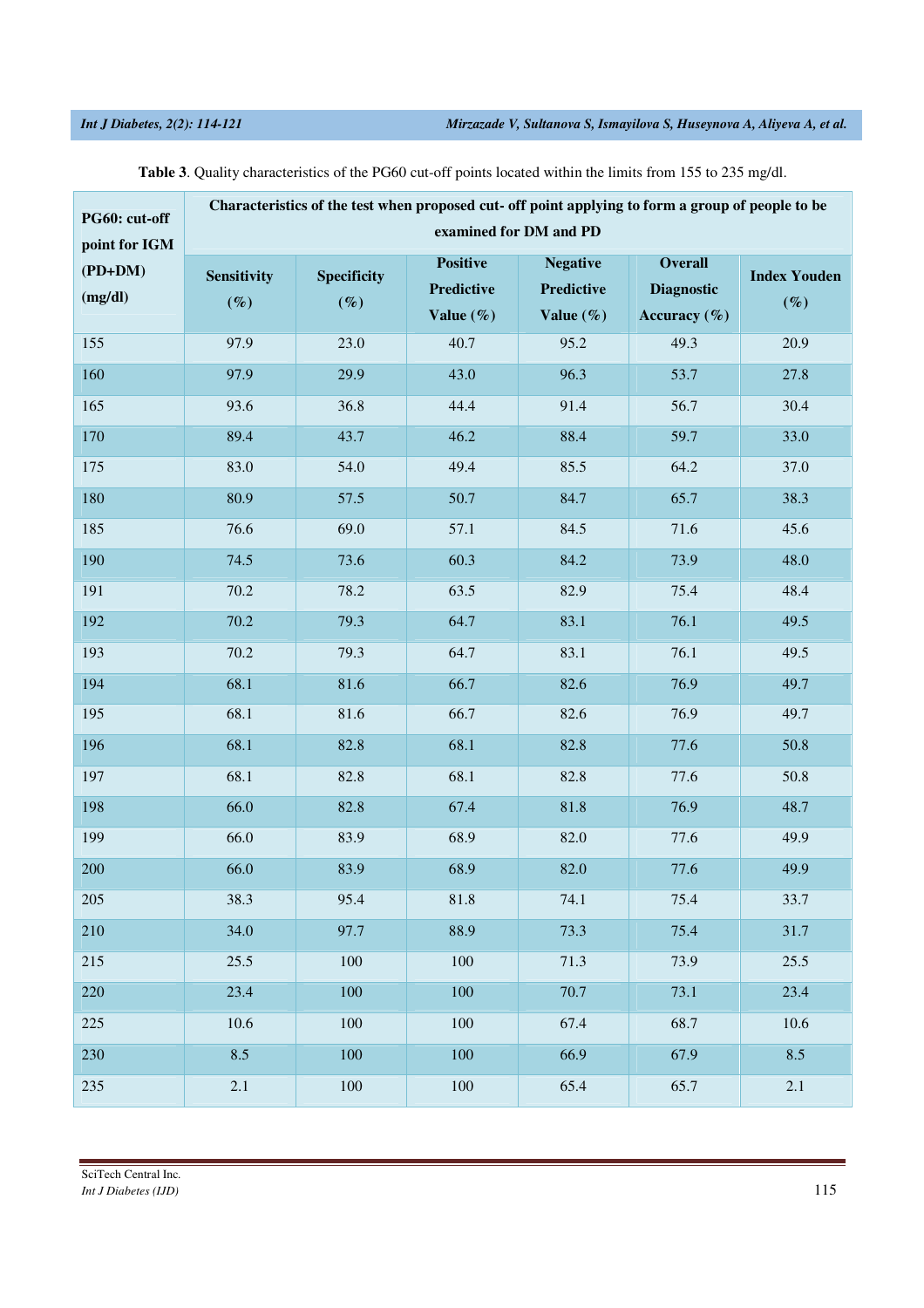| <b>Indicator</b>                | Cut-off point         | <b>Sensitivity</b><br>$(\%)$ | <b>Specificity</b><br>$(\%)$ | <b>Positive</b><br><b>Predictive</b><br>Value $(\%)$ | <b>Negative</b><br><b>Predictive</b><br>Value $(\%)$ | <b>Overall</b><br><b>Diagnostic</b><br><b>Accuracy</b><br>$(\%)$ | <b>Index</b><br>Youden $(\% )$ |
|---------------------------------|-----------------------|------------------------------|------------------------------|------------------------------------------------------|------------------------------------------------------|------------------------------------------------------------------|--------------------------------|
| <b>PG60</b>                     | $197 \text{ (mg/dl)}$ | 68.1                         | 82.8                         | 68.1                                                 | 82.8                                                 | 77.6                                                             | 50.8                           |
| <b>PG120</b>                    | $140 \text{ (mg/dl)}$ | 36.2                         | 100                          | 100                                                  | 74.4                                                 | 77.6                                                             | 36.2                           |
| FG                              | $110 \text{ (mg/dl)}$ | 70.2                         | 100                          | 100                                                  | 86.1                                                 | 89.6                                                             | 70.2                           |
| H <sub>b</sub> A <sub>1</sub> C | 39 (mmol/mol)         | 57.4                         | 100                          | 100                                                  | 81.3                                                 | 85.1                                                             | 57.4                           |

|  |  |  |  |  |  | <b>Table 4.</b> Comparative qualitative characteristics of the PG60, PG120, FG and HbA1C. |
|--|--|--|--|--|--|-------------------------------------------------------------------------------------------|
|--|--|--|--|--|--|-------------------------------------------------------------------------------------------|

As it is seen from **Table 4** the maximal Youden Index had FG cut-off point "≥110 mg/dl" (70.2 %). The Youden Index for HbA1C cut-off point "≥39 mmol/mol" was 57.4%. The Youden Index for PG60 "≥197 mg/dl" were higher than 50.0 %.

# **DISCUSSION**

Previously, we used multiple regression equations for clarify of FG and HbA1C PD cut-off points [25].

At the present study this technique was used to determine the PG60 cut-off point for PD and "≥198 mg/dl" result was obtained. This value is significantly higher than the previously proposed value of "155 mg/dl" [8-10,15].

In order to determine which of the values is preferrable, we studied the qualitative characteristics of PG60 cut-off points from 150 mg/dl to 235 mg/dl. Sensitivity, Specificity, Positive Predictive Value, Negative Predictive Value, Overall Diagnostic Accuracy and Index Youden were used for this reason.

Cut-off point "≥155 mg/dl" **(Table 3)** had high Sensitivity (97.9%), very low Specificity (23.0%), moderate Positive Predictive Value (40.7%), high Negative Predictive Value (95.2%), not higher Overall Diagnostic Accuracy (49.3) and very low Youden Index (20.9%). Thus, there was a large variation in the quality indicators of "≥155 mg/dl" cut-off point. Complex indicators such us Overall Diagnostic Accuracy and Youden Index was low. It is well known that optimal result for Youden Index must be higher 50.0% [22,23]. So, cut-off point "≥155 mg/dl" would not be recommended for PD detection.

Cut-off point" ≥198 mg/dl" had Sensitivity (66.0%), Specificity (82.8%), Positive Predictive Value (67.4%), Negative Predictive Value (81.8%), Overall Diagnostic Accuracy (76.9%), Youden Index (48.7%). In this case the spread of quality indicators was not so high as in case of "≥155 mg/dl" cut-off point. Although the Youden Index was more than two times higher than in case of "≥155 mg/dl" cut-off point, its absolute value was 48.7%, i.e., was below 50.0%. Therefore, this cut-off point also cannot be conserved optimal.

Two cut-off points "≥196 mg/dl" and "≥197 mg/dl" had the same quality characteristics: Sensitivity (68.1%), Specificity (82.8%), Positive Predictive Value (68.1%), Negative Predictive Value (82.8%), Overall Diagnostic Accuracy (77.6%). The Youden Index was more than 50.0% and made up 50.8%. In our opinion the usage of PG60 "≥197 mg/dl" cut-off point is the most appropriate.

As it is seen from Table 4 the Youden Index was maximal for FG "≥110 mg/dl" (70.2%), below for HbA1C "≥39 mmol/mol" (57.4%) and minimal for PG120 " $\geq$ 140 mg/dl" (36.2%). The results are somewhat unaccepted, since PG120 "≥140 mg/dl" until now was the only generally accepted indicator [1,26-28].

There was disparity in number of females and males, which would limit the result of our study, if the aim of research was to assess the frequency of occurrence of prediabetes in males and females. As our aim was to study diagnostic criteria of prediabetes diabetes gender differences are irrelevant.

### **CONCLUSION**

PG60 point of OGTT may be used for PD detection. The PG 60 "≥197 mg/dl" cut-off point has satisfactory quality characteristics and would be recommended for PD diagnostics.

### **REFERENCES**

- 1. American Diabetes Association (2021) Classification and Diagnosis of Diabetes: Standards of Medical Care in Diabetes-2021. Diabetes Care 44: 15-33.
- 2. Jagannathan R, Neves JS, Dorcely B, Chung ST, Tamura K, et al. (2020) The Oral Glucose Tolerance Test: 100 Years Later. Diabetes Metab Syndr Obes 13: 3787-3805.
- 3. WHO (1980) WHO Expert Committee on Diabetes Mellitus: Second report? World Health Organ Tech Rep Ser 646: 1-80.
- 4. Succurro E, Pedace E, Andreozzi F, Papa A, Vizza P, et al. (2020) Reduction in Global Myocardial Glucose Metabolism in Subjects With 1 hour Post load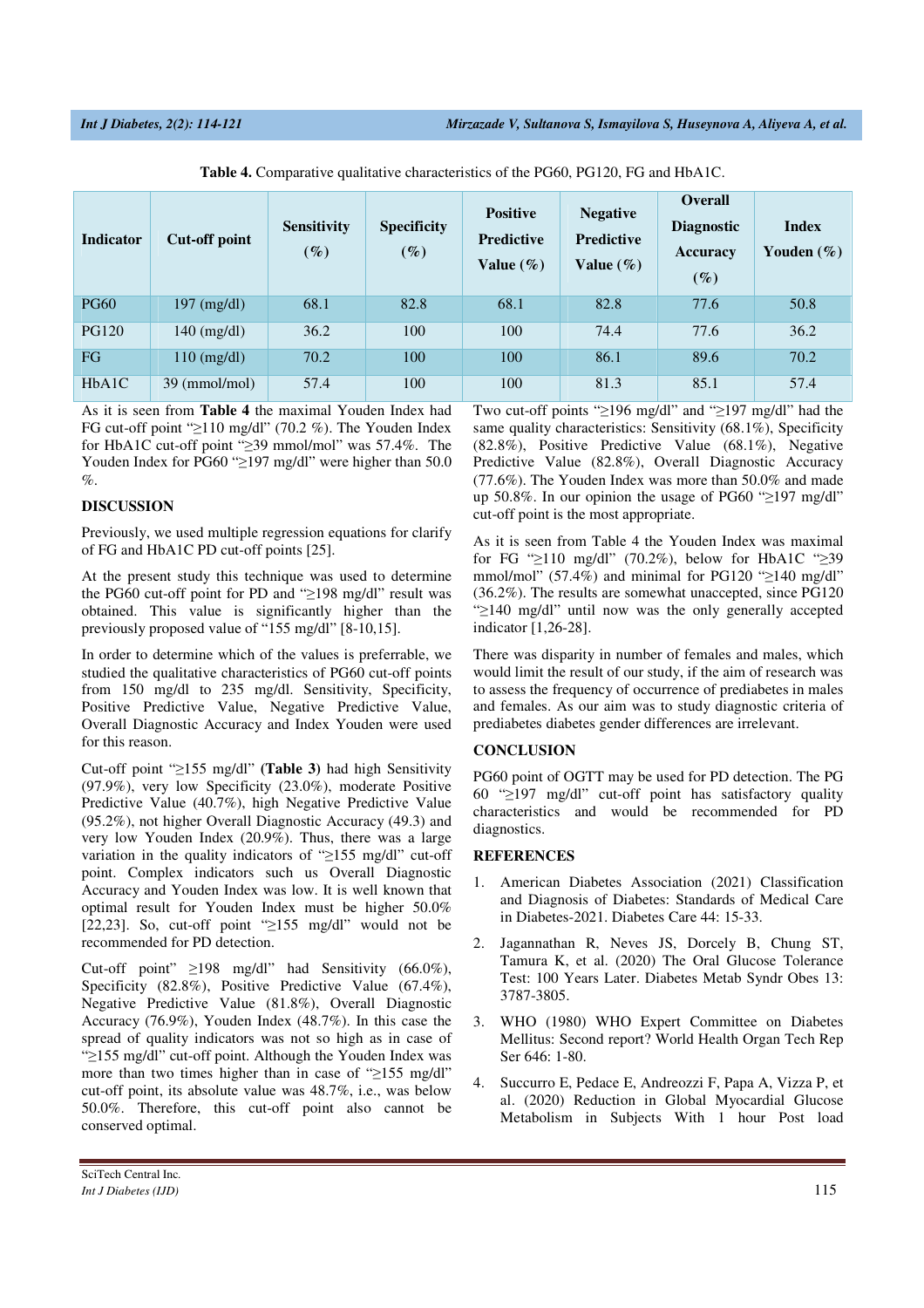Hyperglycemia and Impaired Glucose Tolerance. Diabetes Care 43: 669-676.

- 5. DECODE study group the European Diabetes Epidemiology Group (2001) Glucose tolerance and cardiovascular mortality: Comparison of fasting and 2-h diagnostic criteria. Arch Int Med 161: 397-405.
- 6. de Vegt F, Dekker JM, Ruhe HG, Stehouwer CD, Nijpels G, et al. (1999) Hyperglycemia is associated with all cause and cardiovascular mortality in the Hoorn population: The Hoorn Study. Diabetologia 42: 926- 931.
- 7. Succurro E, Marini MA, Arturi F, Grembiale A, Lugara M, et al. (2009) Elevated one-hour post load plasma glucose levels identify subjects with normal glucose tolerance but early carotid atherosclerosis. Atherosclerosis 207: 245-249.
- 8. Prasanna NS, Amutha A, Pramodkumar TA, Anjana RM, Venkatesan U, et al. (2017) The 1hr post glucose value best predicts future dysglycemia among normal glucose tolerance subjects. J Diabetes Complications 31: 1592-1596.
- 9. Oka R, Aizawa T, Miyamoto S, Yondea T, Yamagashi M (2016) One hour plasma glucose as a predictor of the development of Type 2 diabetes in Japanese adults. Diabet Med 33: 1399-1405.
- 10. Bergman M, Chetrit A, Roth J, Jagannathan R, Sevick M, et al. (2016) One hour post load plasma glucose level during the OGTT predicts dysglycemia. Observations from the 24-year follow-up of Israel Study of Glucose Intolerance Obesity and Hypertension. Diabetes Res Clin Pract 120: 221-228.
- 11. Pareek M, Deepak L, Bhatt DL, Nielsen ML, Jagannathan R, et al. (2017) Enhanced predictive capability of a 1hour oral glucose tolerance test: A Prospective Population-Based Cohort Study. Diabetes Care 41: 171-177.
- 12. Bergman M, Jagannathan R, Buysschaert M, Pareek M, Olsen MH, et al. (2018) Lessons learned from the 1hour post load glucose level during the OGTT Current screening recommendations for dysglycemia should be revised. Diabet Metabol Res Rev 34: 2992.
- 13. Saunajoki A, Auvinen J, Bloigu A, Ukkola O, Kiukaanniemi SK, et al. (2021) One-hour post load glucose improves the prediction of cardiovascular events in the OPERA study. Ann Med 53: 478-484.
- 14. Pareek M, Bhatt DL, Nielsen ML, Jagannathan R, Eriksson K, et al. (2017) Enhanced predictive capability of a 1-hour oral glucose tolerance test a prospective population-based cohort study. Diabetes Care. 41: 171- 177.
- 15. Armato JP, DeFronzo RA, AbdulGhani M, Ruby RJ (2018) Successful treatment of prediabetes in clinical practice using physiological assessment (STOP DIABETES). Lancet Diabet Endocrinol 6: 781-789.
- 16. Bergman M, Manco M, Sesti G, Dankner R, Pareek M, et al. (2018) Petition to replace current OGTT criteria for diagnosing prediabetes with the 1hour post load plasma glucose ≥ 155 mg/dl. Diabet Res Clin Pract 146: 18-33.
- 17. Purnell JQ (2018) Definitions Classification and Epidemiology of Obesity. Endotext South Dartmouth MDText.com, Inc.
- 18. Comparison of proportions calculator. Available online at: https://www.medcalc.org/calc/comparison\_of\_proportio ns.php
- 19. Simple linear regression calculator. Available online at: https://stats.blue/Stats\_Suite/correlation\_regression\_calc ulator.html
- 20. The confidence interval of rho. Available online at: http://vassarstats.net/rho.html
- 21. Multiple linear regression calculator. Available online at: https://stats.blue/Stats\_Suite/multiple\_linear\_regression \_calculator.html
- 22. Chatzimichail T, Hatjimihail AT (2020) A Software Tool for Exploring the Relation Between Diagnostic Accuracy and Measurement Uncertainty Diagnostics. Diagnostics 10: 610.
- 23. Ruopp MD, Perkins NJ, Whitcomb BW, Schisterman EF (2008) Youden Index and optimal cut point estimated from observations affected by a lower limit of detection. Biom J 50: 419-30.
- 24. Mirzazade V, Sultanova S, Ahmedova Z, Mustafayeva S, Huseynova A, et al. (2021) Standards of diagnosis diabetes mellitus and prediabetes. Invitation to discussion. Azerbaijan Assoc Endocrinol Diabetol Ther Educ.
- 25. Ismayilova S, Sultanova S, Huseynova A, Mirzazade V (2021) Definition of Normal Prediabetes Cutoff Point for Fasting Glycaemia on the Basis of Glucose Tolerance Test and HbA1c Interrelationships. J Endocr Soc 5: 320.
- 26. International Diabetes Federation (2017) Recommendations for Managing Type 2 Diabetes in Primary Care Belgium.
- 27. Diabetes.co.uk. (2019) Prediabetes Diagnosis Impaired Glucose Tolerance.